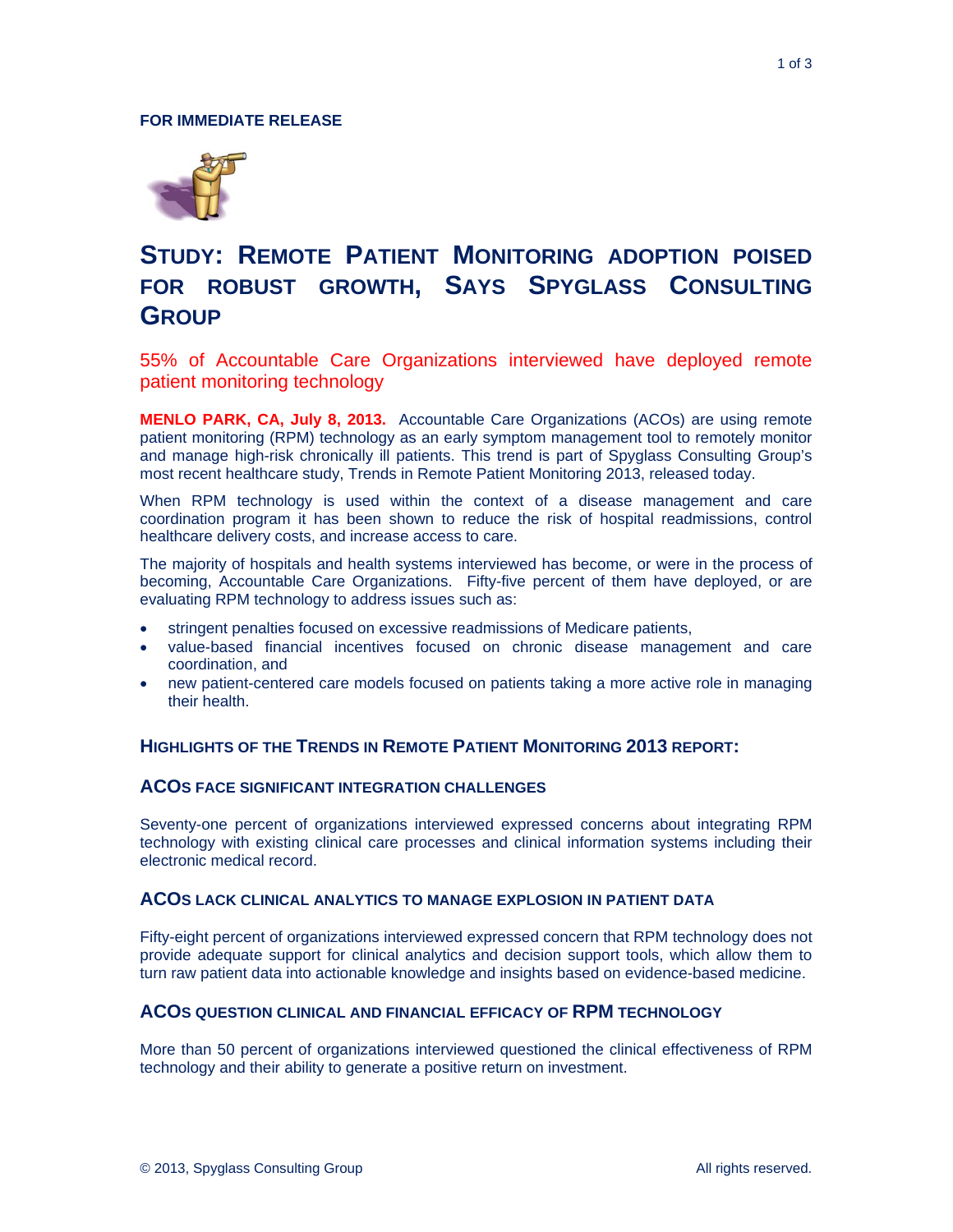## **ABOUT SPYGLASS' TRENDS IN REMOTE PATIENT MONITORING 2013 REPORT**

**Trends in Remote Patient Monitoring 2013 (RPM)** presents the findings of an end-user market study focused on the current state of remote patient monitoring adoption by healthcare provider organizations across the United States. The report uncovers strong opinions regarding the market opportunities and challenges for deploying RPM solutions to reduce hospital readmissions, control healthcare delivery costs, and increase patient access to care.

**Trends in Remote Patient Monitoring 2013** is an outgrowth of a similar study published by Spyglass in March 2009 entitled Trends in Remote Patient Monitoring 2009. Throughout this report, Spyglass traces remote patient monitoring over the past few years identifying important trends in the field.

The content for **Trends in Remote Patient Monitoring 2013** was derived from more than 100 indepth interviews with healthcare organizations involved in telehealth/telemedicine including home health agencies, standalone community hospitals, multi-hospital delivery systems, government agencies and payers.

Telephone interviews were conducted over a two-month period starting in March 2013. The purpose of the interviews was to identify needs and requirements for remote patient monitoring. Topics include:

- potential impact for deploying remote patient monitoring,
- existing workflow inefficiencies in managing chronically ill patients, and
- current telehealth/telemedicine initiatives.

Spyglass also evaluated key vendor product offerings and identified early adopter organizations that successfully deployed point of care solutions.

The **Trends in Remote Patient Monitoring 2013** report is targeted at:

- **software and hardware vendors, systems integrators and management consulting groups** who are selling hardware, applications and services into the healthcare industry,
- **healthcare administrators and IT executives** who are making strategic decisions to fund clinical information technology solutions,
- **clinicians** who are involved in informatics and clinical system evaluation and selection, and
- **investment banking and private equity investors.**

The complete market study, "**Healthcare Without Bounds: Trends in Remote Patient Monitoring 2013**," is available for \$2,495 (USD) from Spyglass Consulting Group at www.spyglass-consulting.com.